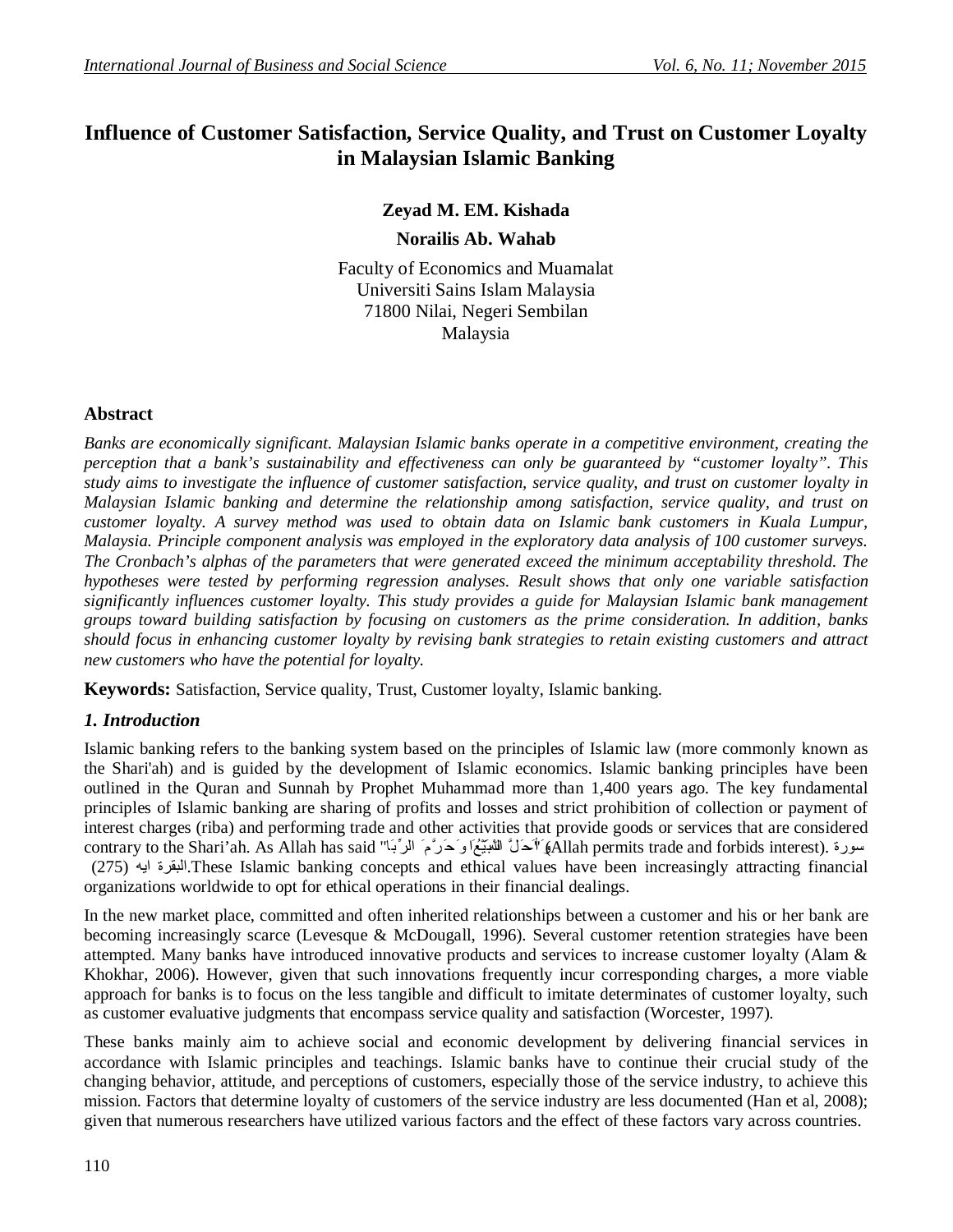The banking industry offers intangible products; the findings on tangible product loyalty may not be generalized into services or intangible product loyalty according to Bloemer et al., (1999). Identifying the factors that influence loyalty is required because of the aforementioned gaps, especially in the Malaysian banking industry and the Islamic banking market segment, which contributes almost 20 percent to the overall Malaysian market share (Dusuki & Abdullah, 2007).

# *2. Literature Review*

There were vast literature available relation to measuring customer satisfaction and customer loyalty relating to Islamic banking. A strong correlation between customer loyalty, and satisfaction, service quality and trust is highlighted. How these loyalty factors affect different service industries, such as financial services, tourism/travel, mobile phone services, and airlines, has been extensively researched worldwide. Han et al. (2008) studied Chinese customers of airlines, banks, beauty salons, hospitals, hotels, and mobile telephone industries, and discovered that customer satisfaction, commitment, service impartiality, service quality, and trust are the key loyalty factors. Akbar et al.'s (2010) study showed that service quality positively affects loyalty, as perceived by hotel customers. By contrast, the correlation between hotel service quality and loyalty is facilitated by value and satisfaction perceptions. Hoq & Amin's (2010) research indicated that satisfaction is the most significant motivator to improve the loyalty of bank customers. Omar et al.'s (2009) study on childcare center customers demonstrated that trust generates the highest influence on loyalty formation in childcare centers, but loyalty is not directly affected by satisfaction. Razak et al., (2007) investigation proved that service quality and satisfaction as well as service quality and loyalty are correlated. Ismail et al., (2006) research on external audit customers indicated that the correlation between service quality and loyalty is partially facilitated by satisfaction. Achour et al., (2011) in their study of mobile phone users in Universiti Utara Malaysia, they found service quality was one of the factors that has effect on customer loyalty.

## **2.1 Customer Loyalty**

Loyalty is one of the utmost competitive advantages of organizations under a highly competitive and dynamic environment. Loyalty works together with emotions, whereas customer loyalty is the outcome of exceeding expectations repeatedly and creating a constant positive emotional experience, physical characteristic-based satisfaction, and appreciation for the products or services gained. Customer loyalty is evident in various behaviors, the more common examples of which are the repeated patronage of a service provider and the recommendations of a service provider to other customers (Lam et al., 2004). Dimitriades (2006) stated that loyal customers positively view an organization, endorse an organization to others, and would engage in repurchase. Attaining customer loyalty and satisfaction are the cores of modern marketing practices and research themes because organizations, specifically those in service industries, are increasingly concerned about competition. The correlation between loyalty and competition further deepens as competition strengthens, particularly in service industries, which are characterized with widely existing options and novel services (Stevens, 2000).

## **2.2. Customer Satisfaction**

Consuegra et al., (2007), and Wong & Zhou (2006) indicate that customer loyalty is partially improved by satisfaction as one of the most influential factors. Actual studies confirm that contented clients have more possibility to repurchase and communicate positively toward an organization (Blodgett & Anderson, 2000; Maxham & Netemeyer, 2002). Customers tend to mention a bad customer service experience to twice as many people compared with sharing a superior service experience. In addition, loyalty is perceived to decrease even faster as satisfaction decreases. Satisfying more consumer expectations during a service generates a higher repurchase probability for a company (Wong & Sohal, 2003). High switching barriers or absence of real alternatives may influence customer loyalty. Satisfaction may also cause customer loyalty; thus, customers would want to continue the relationship (Mokhtar & Maiyaki, 2011). Therefore, choosing satisfaction as one of the main loyalty-determining parameters is essential.

## **2.3 Customer Service Quality**

Exceptional service quality level is significant for service providers particularly in the aspect of competing with one another (Yoo & Park, 2007; Bharati & Berg, 2005; Kemp, 2005). A consumer's perception on the competence of a service provider encompasses service quality and is highly correlated to customer satisfaction (Shin & Kim, 2008). A customer's perception on both advantages and disadvantages of a service provider in general is deemed as service quality (Tsoukatos & Rand, 2006).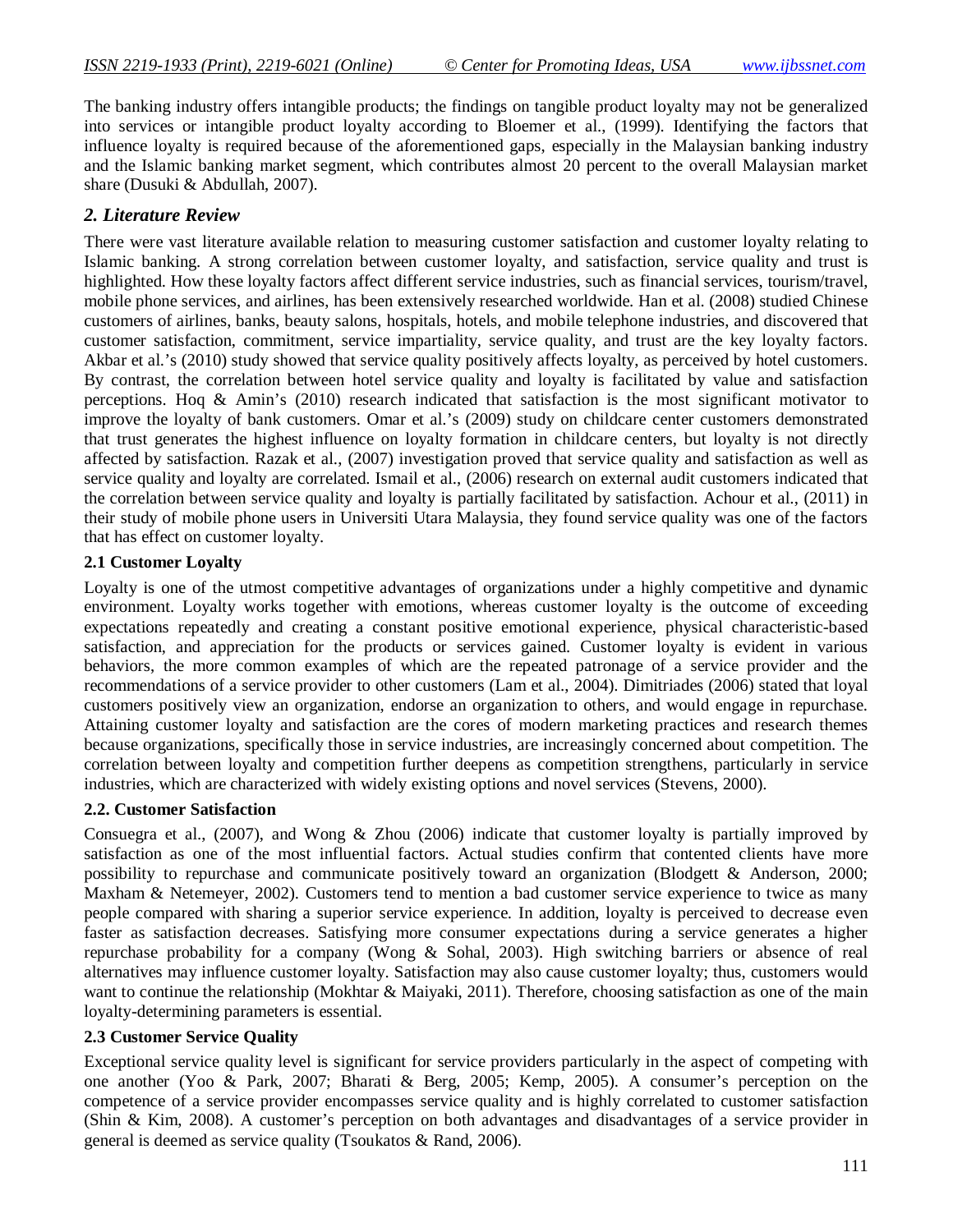Customers are more inclined to employ services, become less price-sensitive, and endorse positive experiences on services received through quality service (Venetis & Ghauri, 2000). Jones et al., (2002) study identified that service quality and repurchase intention, recommendation, and resistance to superior substitutes are positively correlated. The three elements of repurchase intention, recommendation, and resistance to superior substitutes comprise behavioral intentions that establish customer loyalty.

# **2.4 Customer Trust**

Kuusik et al., (2009) indicated that trust is one the major factors that affect loyalty. A successful and lasting relationship with customers is built on trust. Trust is defined as thoughts, feelings, emotions, or behaviors manifested when customers feel that a provider can be relied upon to act in their best interest when they give up direct control (Patrick, 2002).

Trust is conceptualized in literature as "the willingness to rely on an exchange partner in whom one has confidence" (Kwon & Suh, 2005). Trust is built when a service provider is interested in satisfying the needs of the customer, and provides products and services that create customer value. Effective customer retention helps firms grow in size and popularity, thereby increasing profitability. Trust also exists when one party is confident with the reliability and integrity of the other. In social psychological science, trust is the belief that other people will react predictably. In the buyer–seller relationship context, trust is considered as the belief of one party on the reliability of the other party, and the willingness of latter to fulfill his or her obligations in exchange for a relationship (McKnight & Chervany, 2001). In summary, trust is a reliable belief as a promise is made by another party (Pavlou, 2003); therefore, trust can be viewed as trusting belief and intention (McKnight & Chervany, 2002). All social relationships would fail or function irregularly without trust (Patrick, 2002). Vulnerability in accomplishing a goal is essential to understand trust; a successful and lasting customer relationship is built on this concept. Oncoming drivers that cannot be trusted to stay in their lane would make driving impossible. Both Bibb & Kourdi (2007) and Liang & Wong (2004) postulated that trust is the main driver of loyalty. A customer's loyalty toward an organization is enhanced by the trust created between the customer and the service provider (Kassim & Abdullah, 2008; Kishada & Wahab, 2013). The research of Kassim and Abdullah (2006) inquired into the trustrelationship commitment model and extended the model to online banking. This study showed that more positive communication settings are required to entice customers and strengthen loyalty in performing online purchases. The findings showed that a user-friendly system is insufficient to develop trust and entice more online banking customers. Developing a reliable, safe, and confidential online banking system is also highly significant for both banks and customers.

# *3. Hypotheses*

This study attempted to determine the influence of factors affecting customer loyalty in Malaysian Islamic banking. Therefore, the following hypotheses were formulated:

**H1**: Customer satisfaction positively affects customer loyalty.

**H2**: Customer service quality positively affects customer loyalty.

**H3**: Customer trust positively affects customer loyalty.

# *4. Methodology*

This section presents in detail how the study was conducted. The discussion includes the hypotheses, population and sample, measurement, data collection, factor analysis, and reliability test.

## **4.1 Population and Sample**

The study population consisted of Islamic banking customers in Malaysia. The study sample comprised customers of the Islamic banks in Malaysia. Choosing the right sample size was important because a reliable and valid sample can enable the researcher to generalize findings from the population sample (Cavana et al, 2000). A nonprobability convenience sampling method was used because of the efficiency, rapidness, and inexpensiveness of this method. This method also generated potential useful information about the population (Earl, 2013). The rule formulated by Sekaran (2000) was adopted to determine the sample size, where the numbers of variables were multiplied by 10. This research consisted of four variables. Therefore, the minimum sample size required was 40 according to this rule.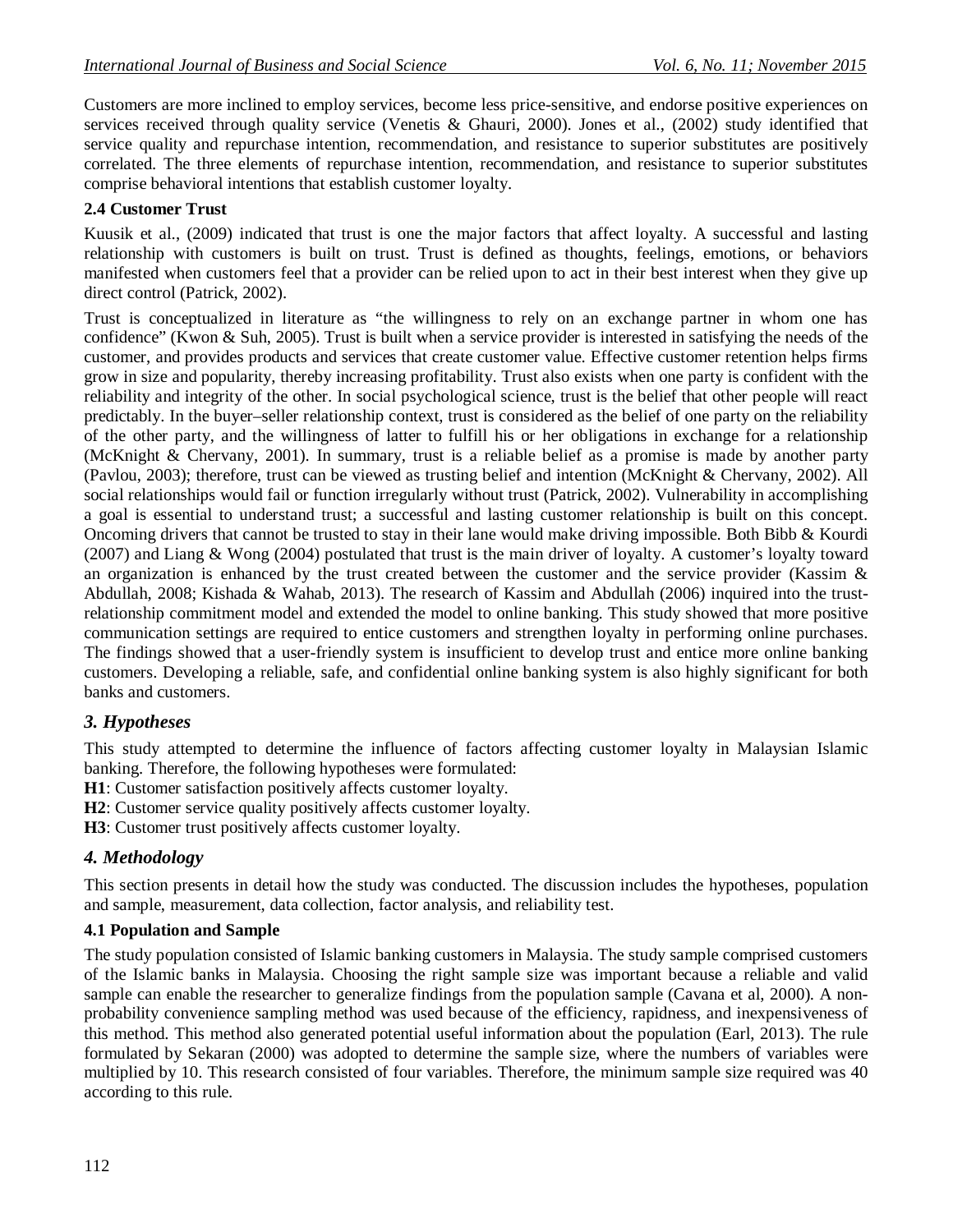#### **4.2 Measurement**

Except for the demographic factors, all the other variables included in this study were measured using multiple items drawn from previous research. However, the phrasings of the items were modified to suit the sample and the local setting of Islamic banking as shown in table (1). Previous researchers used the 5-point Likert scale for all of these variables.

| No.          | Variables    | Items                                                                                          | Reference        |
|--------------|--------------|------------------------------------------------------------------------------------------------|------------------|
| $\mathbf{1}$ | Loyalty      | 1. I would definitely recommend my current Islamic bank to someone who seeks my advice.        | Dimitriades      |
|              |              | 2. I would encourage relatives and friends to use the service offered by my current Islamic    | (2006)           |
|              |              | bank.                                                                                          |                  |
|              |              | 3. I intend to use more services offered by my current Islamic bank services in the next few   |                  |
|              |              | years.                                                                                         |                  |
|              |              | 4. I say positive things about my current Islamic bank services to others.                     |                  |
|              |              | 5. I consider my current Islamic bank services as my first choice when using the services I    |                  |
|              |              | need.                                                                                          |                  |
|              |              | 6. I would continue using my current Islamic bank services even if the service prices          |                  |
|              |              | somehow increase.                                                                              |                  |
|              |              | 7. I would pay a higher price than competitors charge for the benefits I currently receive.    |                  |
| 2            | Satisfaction | 1. My pre-transaction expectations are satisfied by my Islamic bank.                           | Aydin & Ozer     |
|              |              | 2. My expectations are completely fulfilled by my Islamic bank.                                | $(2005)$ , Walsh |
|              |              | 3. If I were to choose, then I would decide in favor of my current Islamic bank again.         | et al, (2006),   |
|              |              | 4. In my opinion, my Islamic bank is customer oriented.                                        | Kang & James     |
|              |              | 5. Choosing this Islamic bank has been an excellent decision.                                  | (2004)           |
|              |              | 6. My experience with this Islamic bank has been favorable.                                    |                  |
|              |              | 7. The Islamic bank significantly gratifies me.                                                |                  |
| 3            | Service      | 1. The Islamic bank has the latest equipment and outlook.                                      | Parasuraman et   |
|              | quality      | 2. The physical facilities of the Islamic bank are visually appealing.                         | al. (1988)       |
|              |              | 3. The customer service staffs of the Islamic bank are well dressed and appear neat.           |                  |
|              |              | 4. The Islamic bank fulfills its promise to complete a transaction at the agreed upon time.    |                  |
|              |              | 5. The Islamic bank is genuinely concerned with solving the problems I encounter.              |                  |
|              |              | 6. Reliability characterizes the Islamic bank.                                                 |                  |
|              |              | 7. The Islamic bank provides the promised services promptly.                                   |                  |
|              |              | 8. The Islamic bank delivers the correct service even during the initial step.                 |                  |
|              |              | 9. The Islamic bank does not renege on its promise with regard to when services will be        |                  |
|              |              | performed.                                                                                     |                  |
|              |              | 10. I am always served promptly by the customer service employees.                             |                  |
|              |              | 11. Courtesy with customers is always practiced by the customer service employees.             |                  |
|              |              | 12. The customer service employees are always ready and willing to answer customer             |                  |
|              |              | requests.<br>13. The customer service staffs are knowledgeable.                                |                  |
|              |              | 14. The knowledge of the Islamic bank's customer service employees is reliable.                |                  |
|              |              | 15. I am certain that I am offered utmost confidentiality by the Islamic bank is safe.         |                  |
|              |              | 16. Politeness is always practiced by the customer service employees.                          |                  |
|              |              | 17. The service provider sufficiently supports the customer service employees, which inspires  |                  |
|              |              | them to perform tasks excellently.                                                             |                  |
|              |              | 18. Distinctly individualized attention is provided by the Islamic bank to customers.          |                  |
|              |              | 19. The Islamic bank always considers customers' utmost welfare.                               |                  |
|              |              | 20. Customers' particular requirements are easily and fully comprehended by the customer       |                  |
|              |              | service employees.                                                                             |                  |
|              |              | 21. Individualized attention is offered by the customer service employees.                     |                  |
|              |              | 22. The location and operating hours of the Islamic bank are convenient for all the customers. |                  |
| 4            | Trust        | The service of my present Islamic bank service is trustworthy.<br>1.                           | Aydin & Ozer,    |
|              |              | The services of my present Islamic bank services are reliable.<br>2.                           | $(2005)$ , Li et |
|              |              | The billing system used by my present Islamic bank services is trustworthy.<br>3.              | al. (2006).      |
|              |              | 4. The services of my present Islamic bank services are trustworthy because I certain that the |                  |
|              |              | company would not commit fraud against me.                                                     |                  |
|              |              | 5. The concern of my present Islamic bank service with regard to customers' welfare makes      |                  |
|              |              | the bank reliable.                                                                             |                  |
|              |              | 6. I am more confident when employing my Islamic bank service.                                 |                  |
|              |              | 7. My Islamic bank helps me in completing my transactions successfully.                        |                  |
|              |              | 8. All the capabilities that I look for in a bank are exhibited by my Islamic bank.            |                  |

#### **Table 1: Items of variables measure**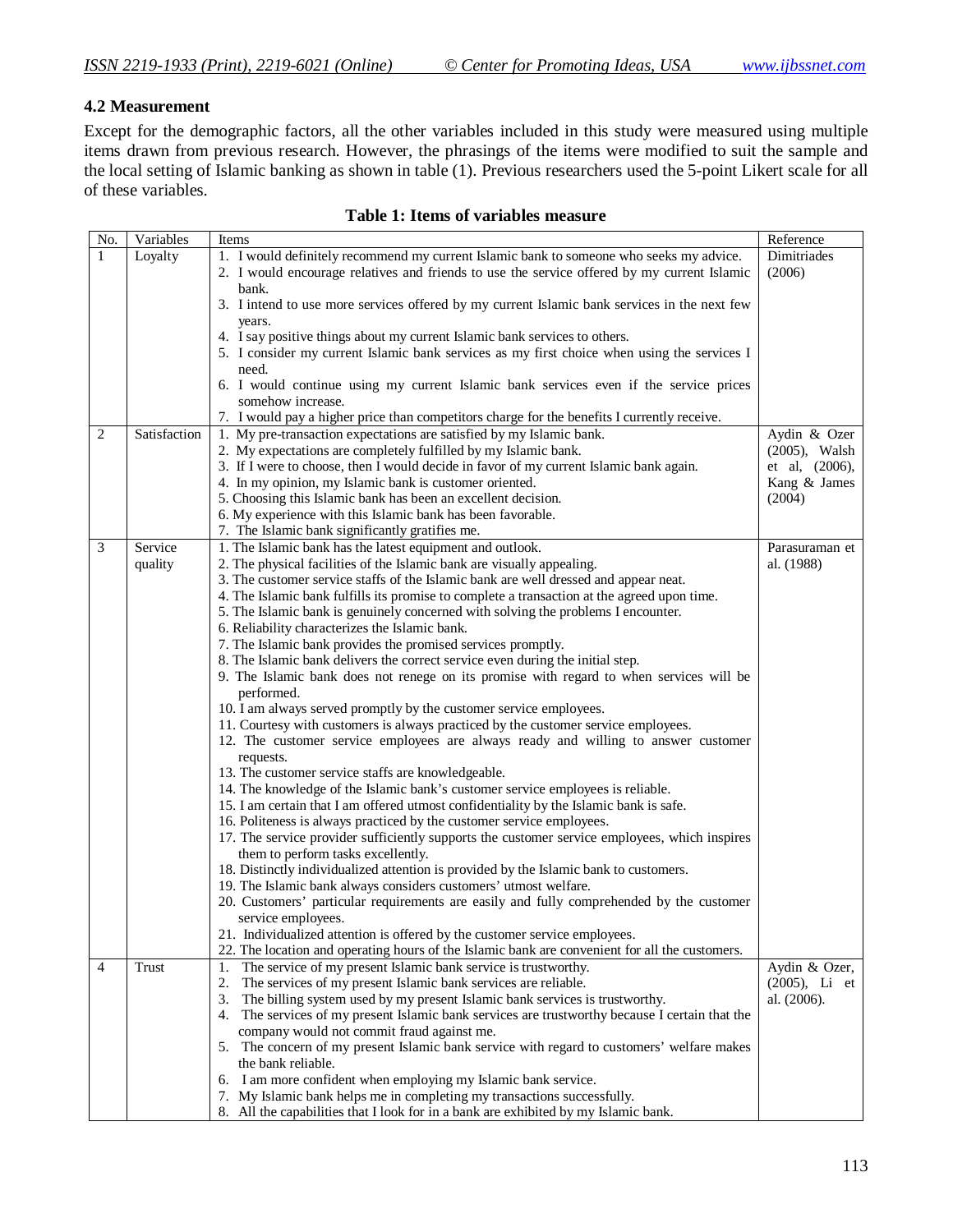# **4.3 Data collection**

Data were collected through a survey on different Islamic bank branch customers in Kuala Lumpur, Malaysia. Kuala Lumpur has been among the fastest growing metropolitan regions in the country in terms of population and economy. An appropriate research design is essential in determining the type of data, data collection technique, and sampling methodology to achieve the research objectives (Burns & Bush, 2003). Thus, the present study employed a quantitative approach. Survey was the basic research design utilized in this study. The responses were measured using a Likert scale that ranges from  $1 =$  strongly disagree to  $5 =$  strongly agree.

### **4.4 Factor Analysis**

One of the significant data analysis methods used to comprehend the underlying dimensions or proposed dimensionality of variables in a recommended model or correlations during an actual investigation is factor analysis (Hair et. al 2010). Before conducting factor analysis, the items were classified into five domains: loyalty, satisfaction, service quality, and trust. Factor analysis was run using principle component analysis according to the items in each domain. The cut-off value for the factor loadings was set at a minimum of >0.5 based on the recommendations from the literature (Bearden et al, 2001; Blankson & Kalafatis, 2004; Grace, 2005; Hair et al., 2006; Tabachnick & Fidell, 2007).

#### **4.5 Reliability Test**

Cronbach's alpha was used to test the consistency of the instrument employed in this research. A minimum reliability of 0.50 was adopted based on the suggestion by Hair et al. (2010).

## *5. Findings and Discussion*

The following sections summarize the findings. The general profile of the respondents and the results of the factor analysis and reliability test are described. Both theoretical and managerial implications are also discussed.

#### **5.1 Profile of the Respondents**

One hundred questionnaires were distributed to collect data. However, only 70 completed questionnaires were retrieved. Thus, a 70% response rate was generated. Table (2) presents the details that pertain to the profiles of participants.

| <b>Variables</b>            | <b>Categories</b>  | N              | $(\%)$ |
|-----------------------------|--------------------|----------------|--------|
| Gender                      | Male               | 37             | 52.9   |
|                             | Female             | 33             | 47.1   |
| Age                         | $18 - 25$          | 19             | 27.1   |
|                             | $26 - 35$          | 20             | 28.6   |
|                             | More than 36       | 25             | 35.7   |
|                             | Missing            | 6              | 8.6    |
| <b>Marital Status</b>       | Single             | 41             | 58.6   |
|                             | Married            | 27             | 38.6   |
|                             | Divorced           | $\overline{2}$ | 2.9    |
| Academic qualification      | <b>SPM</b>         | $\overline{4}$ | 5.7    |
|                             | <b>STPM</b>        | 1              | 1.4    |
|                             | Diploma            | 8              | 11.4   |
|                             | First degree       | 29             | 41.4   |
|                             | Master's degree    | 18             | 25.7   |
|                             | PhD                | 9              | 12.9   |
|                             | Missing            | 1              | 1.4    |
| Islamic banking services    | Savings            | 53             | 75.7   |
| used (types of accounts)    | Financing          | 10             | 14.3   |
|                             | Investment         | 7              | 10.0   |
| Experience in using Islamic | Less than one year | 8              | 11.4   |
| banking services            | $1-3$ years        | 20             | 28.6   |
|                             | 4–6 years          | 28             | 40.0   |
|                             | More than 7 years  | 14             | 20.0   |

#### **Table 2: Profile of the Respondents**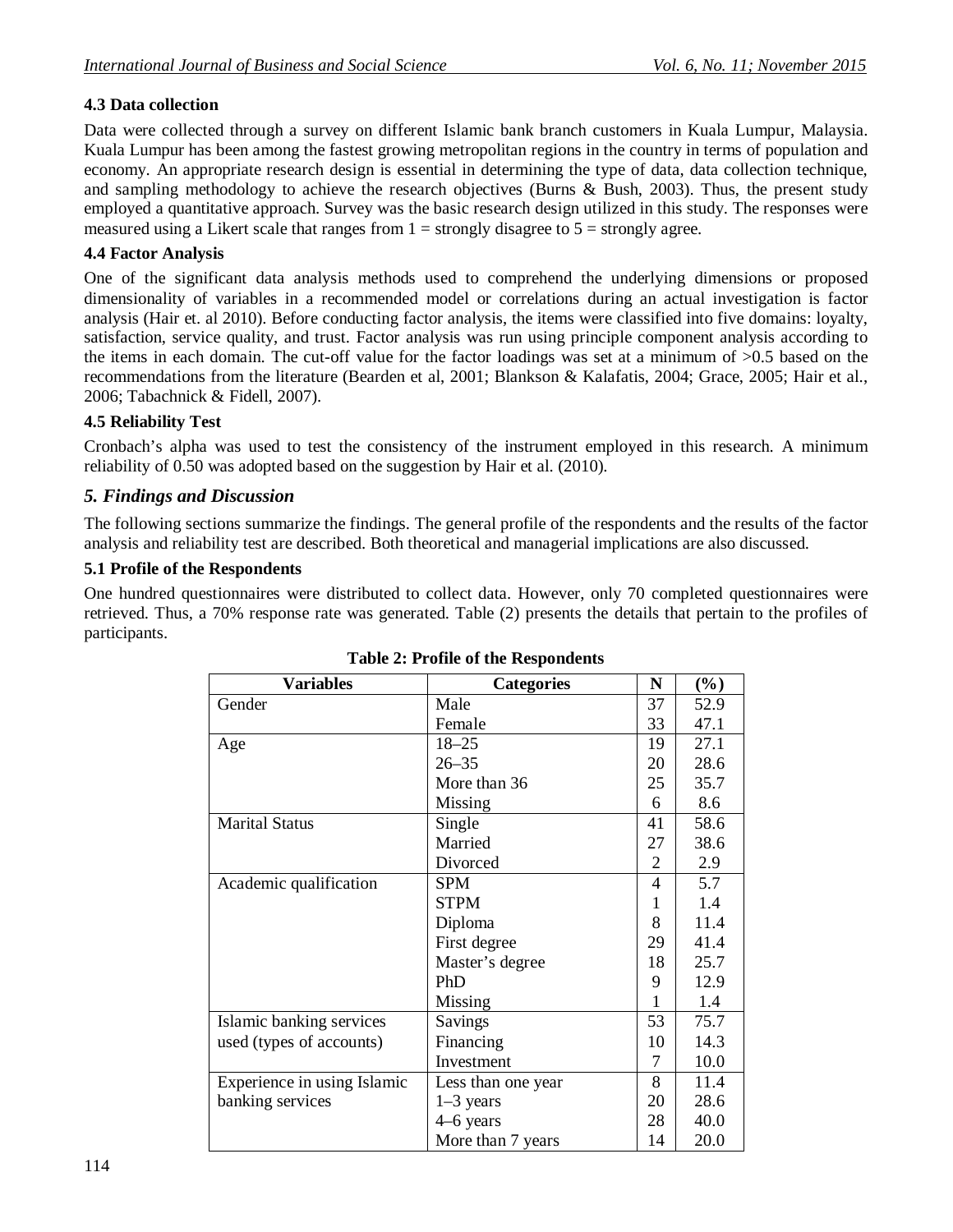Table (3) shows the factor loading test results for each factor. The table illustrates that the Cronbach's alphas of the parameters all exceed the minimum acceptability threshold of  $\alpha$  >0.50. Hence, the high dependability of all the parameters is indicated.

| y<br>0.802<br>Loyalty<br>0.797<br>I would encourage relatives and friends to use the service offered by my current Islamic bank.<br>$\bullet$<br>I would definitely recommend my current Islamic bank to someone who seeks my advice.<br>0.764<br>$\bullet$<br>I intend to use more services offered by my current Islamic bank in the next few years.<br>$\bullet$<br>0.737<br>I say positive things about my current Islamic bank to the others<br>$\bullet$<br>0.709<br>I consider my current Islamic bank as my first choice when using the services I need.<br>$\bullet$<br>0.702<br>I would continue using my current Islamic bank services even if the prices increased somehow<br>$\bullet$<br>0.590<br>increase. |
|---------------------------------------------------------------------------------------------------------------------------------------------------------------------------------------------------------------------------------------------------------------------------------------------------------------------------------------------------------------------------------------------------------------------------------------------------------------------------------------------------------------------------------------------------------------------------------------------------------------------------------------------------------------------------------------------------------------------------|
|                                                                                                                                                                                                                                                                                                                                                                                                                                                                                                                                                                                                                                                                                                                           |
|                                                                                                                                                                                                                                                                                                                                                                                                                                                                                                                                                                                                                                                                                                                           |
|                                                                                                                                                                                                                                                                                                                                                                                                                                                                                                                                                                                                                                                                                                                           |
|                                                                                                                                                                                                                                                                                                                                                                                                                                                                                                                                                                                                                                                                                                                           |
|                                                                                                                                                                                                                                                                                                                                                                                                                                                                                                                                                                                                                                                                                                                           |
|                                                                                                                                                                                                                                                                                                                                                                                                                                                                                                                                                                                                                                                                                                                           |
|                                                                                                                                                                                                                                                                                                                                                                                                                                                                                                                                                                                                                                                                                                                           |
| Satisfac<br>0.863<br>This Islamic bank is satisfactory.<br>0.843<br>$\bullet$                                                                                                                                                                                                                                                                                                                                                                                                                                                                                                                                                                                                                                             |
| 0.819<br>tion<br>My expectations are completely fulfilled by my Islamic bank.<br>$\bullet$                                                                                                                                                                                                                                                                                                                                                                                                                                                                                                                                                                                                                                |
| 0.794<br>Transacting with this Islamic bank has been an excellent experience.<br>$\bullet$                                                                                                                                                                                                                                                                                                                                                                                                                                                                                                                                                                                                                                |
| 0.757<br>My pre-transaction expectations are satisfied by my Islamic bank.<br>$\bullet$                                                                                                                                                                                                                                                                                                                                                                                                                                                                                                                                                                                                                                   |
| 0.729<br>In my opinion, my Islamic bank is customer oriented.<br>$\bullet$<br>0.711                                                                                                                                                                                                                                                                                                                                                                                                                                                                                                                                                                                                                                       |
| If I were to choose, then I would decide in favor of my current Islamic bank again.<br>٠<br>0.509                                                                                                                                                                                                                                                                                                                                                                                                                                                                                                                                                                                                                         |
| Choosing this Islamic bank has been an excellent decision.                                                                                                                                                                                                                                                                                                                                                                                                                                                                                                                                                                                                                                                                |
| Service<br>0.874<br>0.734<br>The customer service staffs are knowledgeable.<br>$\bullet$                                                                                                                                                                                                                                                                                                                                                                                                                                                                                                                                                                                                                                  |
| quality<br>I am always served promptly by the customer service employees.<br>0.669<br>$\bullet$                                                                                                                                                                                                                                                                                                                                                                                                                                                                                                                                                                                                                           |
| The knowledge of the Islamic bank's customer service employees is reliable.<br>$\bullet$<br>0.631                                                                                                                                                                                                                                                                                                                                                                                                                                                                                                                                                                                                                         |
| I am always served promptly by the customer service employees.<br>$\bullet$<br>0.611                                                                                                                                                                                                                                                                                                                                                                                                                                                                                                                                                                                                                                      |
| The services of the Islamic bank are always performed correctly even at the initial step.<br>$\bullet$<br>0.605                                                                                                                                                                                                                                                                                                                                                                                                                                                                                                                                                                                                           |
| Customers' particular requirements are easily and fully comprehended by the customer service<br>$\bullet$<br>0.601                                                                                                                                                                                                                                                                                                                                                                                                                                                                                                                                                                                                        |
| employees.                                                                                                                                                                                                                                                                                                                                                                                                                                                                                                                                                                                                                                                                                                                |
| The service provider sufficiently supports the customer service employees, which inspires them to                                                                                                                                                                                                                                                                                                                                                                                                                                                                                                                                                                                                                         |
| perform tasks excellently.<br>0.578                                                                                                                                                                                                                                                                                                                                                                                                                                                                                                                                                                                                                                                                                       |
| Individualized attention is offered by the customer service employees.<br>٠<br>0.572                                                                                                                                                                                                                                                                                                                                                                                                                                                                                                                                                                                                                                      |
| The Islamic bank provides the promised services promptly<br>$\bullet$<br>0.570                                                                                                                                                                                                                                                                                                                                                                                                                                                                                                                                                                                                                                            |
| Courtesy with customers is always practiced by the customer service employees.<br>٠<br>0.560                                                                                                                                                                                                                                                                                                                                                                                                                                                                                                                                                                                                                              |
| The Islamic bank is genuinely concerned with solving the problems I encounter.<br>0.545                                                                                                                                                                                                                                                                                                                                                                                                                                                                                                                                                                                                                                   |
| The Islamic bank customer services staffs are well dressed and appear neat.<br>$\bullet$<br>0.543                                                                                                                                                                                                                                                                                                                                                                                                                                                                                                                                                                                                                         |
| The Islamic bank has the latest equipment and outlook.<br>0.527<br>٠                                                                                                                                                                                                                                                                                                                                                                                                                                                                                                                                                                                                                                                      |
| The Islamic bank provides the promised services promptly.<br>0.525<br>$\bullet$                                                                                                                                                                                                                                                                                                                                                                                                                                                                                                                                                                                                                                           |
| 0.508<br>The Islamic bank does not renege on its promise with regard to when services will be performed.<br>$\bullet$<br>0.505                                                                                                                                                                                                                                                                                                                                                                                                                                                                                                                                                                                            |
| Politeness is always practiced by the customer service employees.<br>$\bullet$                                                                                                                                                                                                                                                                                                                                                                                                                                                                                                                                                                                                                                            |
| 0.841<br>Trust<br>The services of my present Islamic bank services are reliable.<br>0.828<br>$\bullet$<br>0.749                                                                                                                                                                                                                                                                                                                                                                                                                                                                                                                                                                                                           |
| The concern of my present Islamic bank service with regard to customers' welfare makes the<br>$\bullet$<br>bank reliable.                                                                                                                                                                                                                                                                                                                                                                                                                                                                                                                                                                                                 |
|                                                                                                                                                                                                                                                                                                                                                                                                                                                                                                                                                                                                                                                                                                                           |
| The services of my present Islamic bank services are trustworthy because I am certain that the<br>$\bullet$<br>0.737<br>company would not commit fraud against me.                                                                                                                                                                                                                                                                                                                                                                                                                                                                                                                                                        |
| 0.737<br>All the capabilities that I look for in a bank are exhibited by my Islamic bank.<br>٠                                                                                                                                                                                                                                                                                                                                                                                                                                                                                                                                                                                                                            |
| 0.727<br>The service of my present Islamic bank service is trustworthy.<br>$\bullet$                                                                                                                                                                                                                                                                                                                                                                                                                                                                                                                                                                                                                                      |
| 0.633<br>My Islamic bank helps me in completing my transactions successfully.<br>$\bullet$                                                                                                                                                                                                                                                                                                                                                                                                                                                                                                                                                                                                                                |
| 0.554<br>The billing system used by my present Islamic bank services is trustworthy.                                                                                                                                                                                                                                                                                                                                                                                                                                                                                                                                                                                                                                      |

|  |  |  |  | Table 3: Factor loading and reliability of factors |  |
|--|--|--|--|----------------------------------------------------|--|
|--|--|--|--|----------------------------------------------------|--|

Table (4) illustrates each factor's reliability test results. The table shows that the Cronbach's alphas of the parameters all exceed the minimum acceptability threshold of  $\alpha > 0.50$ . Hence, the high reliability of the parameters is indicated.

| NO. | Variables              | No. of items | Cronbach's alpha |
|-----|------------------------|--------------|------------------|
|     | Loyalty                |              | 0.802            |
|     | Satisfaction           |              | 0.863            |
|     | <b>Service Quality</b> | 16           | 0.874            |
|     | Trust                  |              | 0.841            |

#### **Table 4***:* **Reliability Test**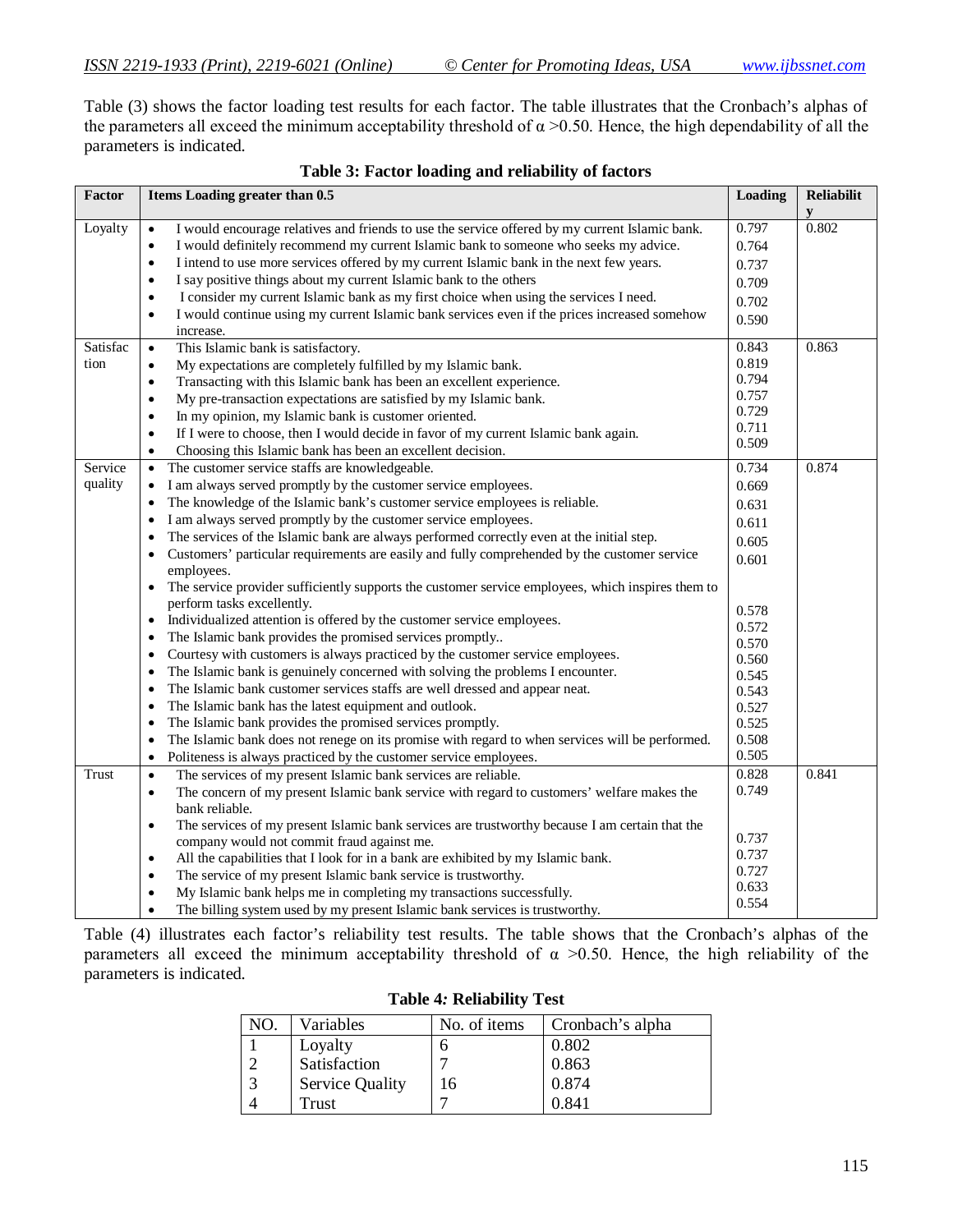|                 |                            | Loyalty    | Satisfaction | Service quality | <b>Trust</b> |
|-----------------|----------------------------|------------|--------------|-----------------|--------------|
|                 | <b>Pearson Correlation</b> |            | $0.652$ **   | $0.602**$       | $0.543$ **   |
| Loyalty         | $Sig. (2-tailed)$          |            | 0.000        | 0.000           | 0.000        |
| Satisfaction    | <b>Pearson Correlation</b> | $0.652**$  |              | $0.718***$      | $0.510^{**}$ |
|                 | Sig. (2-tailed)            | 0.000      |              | 0.000           | 0.000        |
|                 | <b>Pearson Correlation</b> | $0.602$ ** | $0.718***$   |                 | $0.725***$   |
| Service Quality | Sig. (2-tailed)            | 0.000      | 0.000        |                 | 0.000        |
| <b>Trust</b>    | <b>Pearson Correlation</b> | $0.543***$ | $0.510^{**}$ | $0.725$ **      |              |
|                 |                            |            |              |                 |              |

\*\*. Correlation is significant at the 0.01 level (2-tailed).

Based on Table (5), a strongly significant and positive correlation exists between loyalty and satisfaction. Therefore, a relatively strong significant and positive correlation also exists between loyalty and service quality, between loyalty and trust.

## **5.2 Hypothesis Testing**

Regression analyses were performed to analyze the effect of the different parameters and customer loyalty. The standardized coefficient beta ( $\beta$ ) and  $\mathbb{R}^2$  are bases for the regression analysis, which either confirmed or refuted the hypotheses. The hypotheses were tested through regression analyses. All the parameters in this analysis were regarded as independent variables, whereas customer loyalty was defined as a dependent variable. Tables (6) and (7) illustrate the correlation between the dependent and independent variables.

#### **Table 6: Model Summary**

| Model | R Square | <b>Adjusted R Square</b> | Std. Error of the Estimate |
|-------|----------|--------------------------|----------------------------|
|       | .488     | ).461                    | 2 49714                    |

a. Predictors: (Constant), Service quality, Satisfaction, Trust.

Table (6) shows that the model was 46.1% of the variation in customer loyalty (adjusted R-squared: 0.461). Table (7) shows the results of the statistical test performed to determine the validity of the hypotheses through which the relationship among the various variables can be addressed.

| . .                        |                |       |                |                  |  |  |
|----------------------------|----------------|-------|----------------|------------------|--|--|
| Model                      | В              | Beta  |                | S <sub>1</sub> g |  |  |
| (Constant)<br>Satisfaction | 2.649<br>0.459 | 0.460 | 0.876<br>3.320 | .385<br>.002     |  |  |
| <b>Service Quality</b>     | 0.038          | 0.100 | 0.580          | .564             |  |  |
| Trust                      | 0.239          | 0.235 | 1.679          | .099             |  |  |

**Table 7: Multiple regression results**

a. Dependent Variable: Loyalty

This table indicates that satisfaction is the only variable that considerably affects customer loyalty (Beta  $= 0.460$ ,  $p \le 0.05$ ). The positive effect of satisfaction on customer loyalty is verified. Thus, the positive effect of customer satisfaction on customer loyalty is proven. Therefore, the other two hypotheses are rejected according to the beta and  $P \ge 0.05$ . The positive relationship between satisfaction and customer loyalty indicates that higher customer satisfaction on Islamic banks means higher tendency to perceive excellent services and benefits from this relationship by using more offers and services. This finding is in accordance with those of other empirical studies, which found that satisfaction influences customer loyalty (Caruana, 2002; Zacharias et al., 2009; Afzal, 2013).

## *6. Conclusion*

The effect of customer satisfaction, service quality, and trust on customer loyalty in Malaysian Islamic banking is determined by examining the correlation between customer loyalty and customer satisfaction, customer service quality, and customer trust. The multiple regression results show that only satisfaction is completely related to customer loyalty. Satisfaction reveals a significantly positive influence on customer loyalty.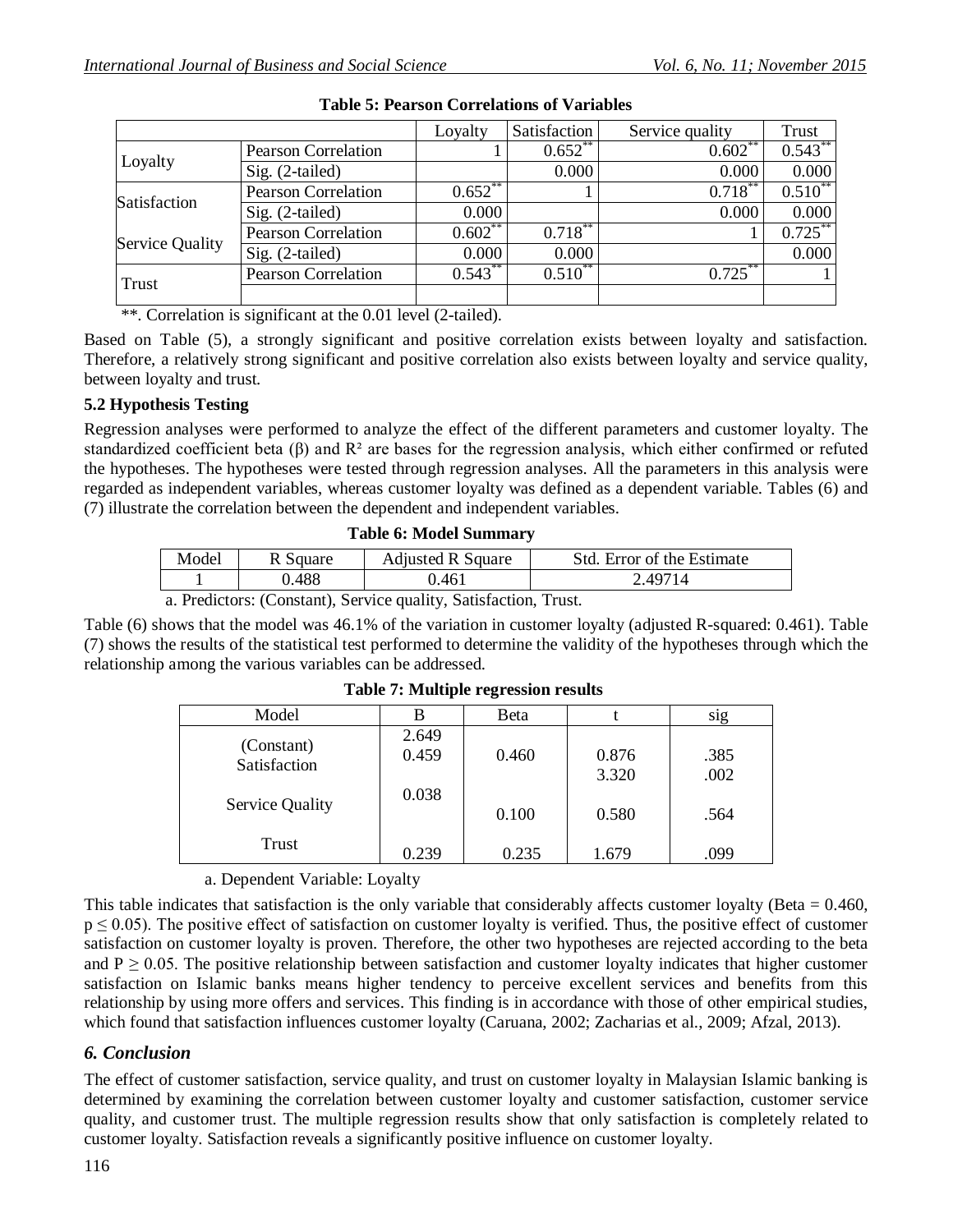In conclusion, this study provides a reference that can be used by Malaysian Islamic bank management groups to enhance satisfaction by placing prime consideration on customers. In addition, this reference can be used in revising bank strategies to strengthen customer loyalty, retain existing customers, and attract potentially loyal ones.

#### *References*

- Achour, M. E. G. U. E. L. L. A. T. I., Md Said, N. P., & Boerhannoeddin, A. (2011). Customer loyalty: The case of mobile phone users in Universiti Utara Malaysia. *International Journal of Management Studies (IJMS)*, *18*(2), 43-66.
- Afzal, N. (2013). Impact of Customer Satisfaction and Demographic Factors on Customer's Loyalty in Banking Sector of Pakistan. *Middle-East Journal of Scientific Research*, *18*(5), 721-727.
- Akbar, S., Som, A.P.M, Wadood, F.& Alzaidiyeen, N.J. (2010). Revitalization of service quality to gain customer satisfaction and loyalty. *International Journal of Business and Management*, 5(6): 113 122.
- Alam M, Khokhar R (2006). "Impact of Internet on Customer Loyalty in Swedish Banks". J. Econ. Psychol., 16: 311-29.
- Aydin, S., Özer, G., & Arasil, Ö. (2005). Customer loyalty and the effect of switching costs as a moderator variable: A case in the Turkish mobile phone market. *Marketing Intelligence & Planning*, *23*(1), 89-103.
- Bearden, W. O., Hardesty, D. M., & Rose, R. L. (2001). Consumer self-confidence: refinements in conceptualization and measurement. *Journal of Consumer Research*, *28*(1), 121-134.
- Bharati, P & Berg, D. (2005). Service quality from the other side: Information systems management at Duquesne light. *International Journal of Information Management*, 25(4), 367–380.
- Bibb, S., & Kourdi, J. (2007). A Question of Trust. *London: Marshall Cavendish*.
- Blankson, C., & Kalafatis, S. P. (2004). The development and validation of a scale measuring consumer/customer-derived generic typology of positioning strategies. *Journal of Marketing Management*, *20*(1-2), 5-43.
- Blodgett, J.G. and Anderson, R.D. (2000). "A Bayesian network model of the consumer complaint process", *Journal of Service Research*, Vol. 2 No. 4, pp. 321-38.
- Burns, A. C., & Bush, R. F. (2003). *Marketing research: Online research applications*. Prentice Hall.
- Caruana, A. (2002). Service loyalty: The effects of service quality and the mediating role of customer satisfaction. *European Journal of Marketing*, 37 (7–8), 811–828.
- Consuegra, D., Molina, A., & Esteban, À. (2007). An integrated model of price, satisfaction and loyalty: An empirical analysis in service sector. *Journal of Product & Brand management*, 16(7): 459-468.
- Dimitriades, Z. S. (2006). Customer satisfaction, loyalty and commitment in service organisations some evidence from Greece. *Management Research News*, 29(12), 782-800.
- Dusuki, A. W., & Abdullah, N. I. (2007). Why do Malaysian customers patronise Islamic banks? *International Journal of Bank Marketing*, 25(3), 142-160.
- Earl Babbie, 2013, 'The Practice of Social Research', 13<sup>th</sup> Edition, Wadsworth, Cengage Learning.
- Grace, D. A. (2005). Consumer disposition toward satisfaction (CDS): scale development and validation.
- Hair Jr, J. F. (2006). Black, WC Babin, BJ, Anderson RE, & Tatham, RL (2006). *Multivariate data analysis*, *6*.
- Hair, J. F., Anderson, R. E., Tatham, R. L. & Black, W. C. (2010). Multivariate Data Analysis: A Global Perspective (7th ed). Pearson Prentice-Hall, Upper Saddle River, NJ.
- Hair, J. F., Anderson, R. E., Tatham, R., & Black, W. (2002). Applied multivariate statistical analysis. *New York*.
- Han, X., Kwortnik Jr.R, and , Wang,C. (2008) Service Loyalty: An Integrative Model and Examination across Service Contexts. *Journal of Service Research*.; 11: 22-42.
- Hoq, M.Z. and Amin, M, (2009) The Role of Customer Satisfaction to Enhance Customer Loyalty, *Eurasian Journal of Business and Economics*, 2 (4), 139-154.
- Ismail, I., Haron, H., Ibrahim, D.N. & Isa, S.M. (2006). Service quality, client satisfaction and loyalty towards audit firms: Perceptions of Malaysian public listed companies. *Managerial Auditing Journal,* 21(7):738 – 756.
- Jones, M.A., Mothers baugh, D.L., Beatty, S.E. (2002), "Why customers stay: measuring the underlying dimensions of services switching costs and managing their differential strategic outcomes", *Journal of Business Research*, Vol. 55 No.6, pp.441-50.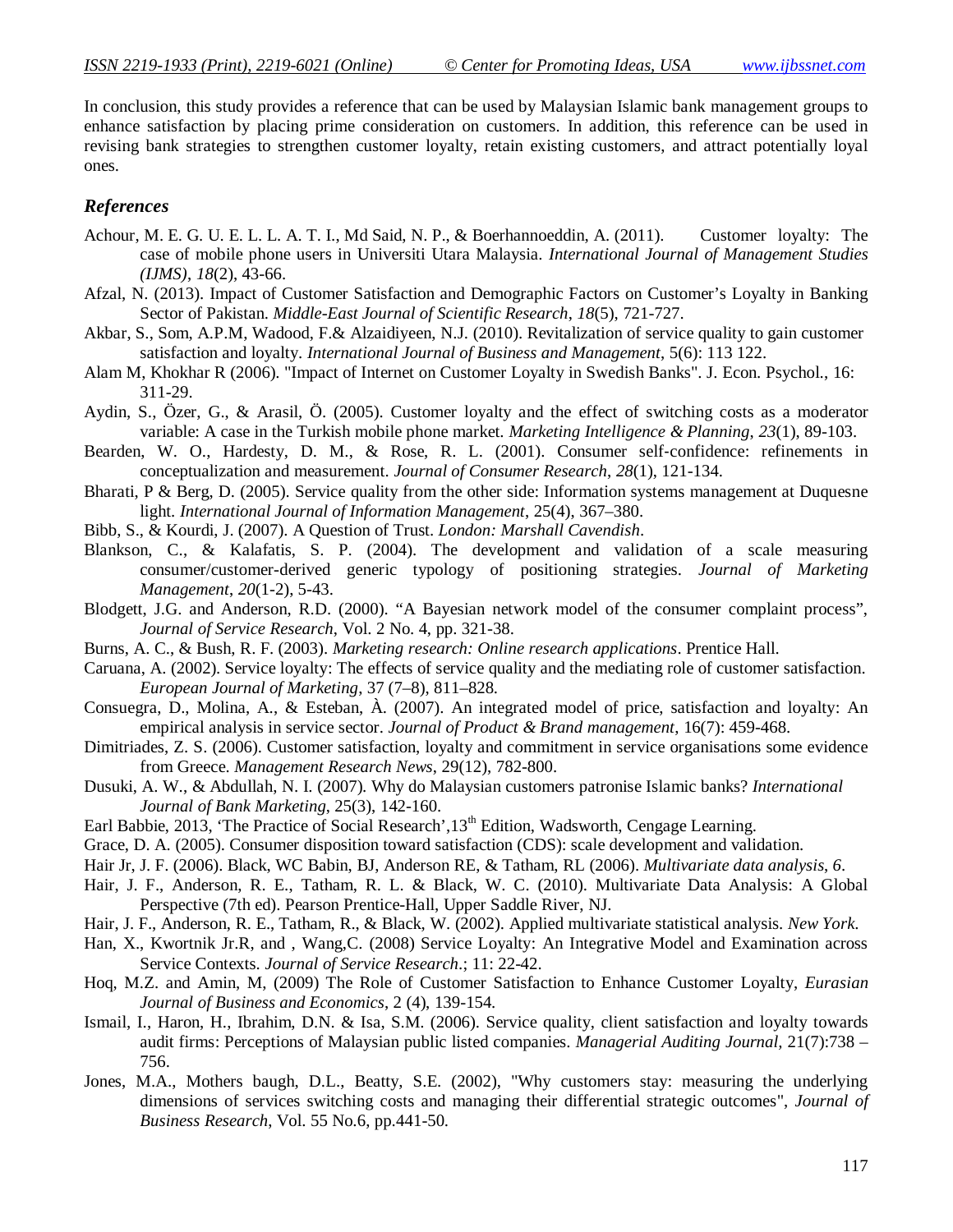- Kang, G. & James, J. (2004). Service Quality Dimensions: An Examination of Groonroos's Service Quality Model. Managing Service Quality, 14(4), 266–277.
- Kassim, N. M., & Abdulla, A. K. M. A. (2006). The influence of attraction on internet banking: an extension to the trust-relationship commitment model. *International Journal of Bank Marketing*, 24(6), 424-442.
- Kassim, N. M., & Abdullah, N. A. (2008). Customer loyalty in e-commerce settings: An empirical study*. Electronic Markets*, 18(3), 275–290.
- Kemp, A. H. (2005). Getting what you paid for: Quality of service and wireless connection to the Internet*. International Journal of Information Management*, 25(2), 107–115.
- Kishada, Z. M. E., & Wahab, N. A. (2013). Factors Affecting Customer Loyalty in Islamic Banking: Evidence from Malaysian Banks. *International Journal of Business and Social Science*, *4*(7), 264-273.
- Kuusik, A and Varblane.U (2009), How to avoid customers leaving: the case of the Estonian telecommunication industry, *Baltic Journal of Management*, Vol. 4 No. 1, 2009, pp. 66-79.
- Kwon, I. W. G., & Suh, T. (2005). Trust, commitment and relationships in supply chain management: A path analysis. *Supply Chain Management: An International Journal*, 10(1), 26-33.
- Lam, S. Y., Shankar, V., Erramilli, M. K., & Murthy, B. (2004). Customer value, satisfaction, loyalty, and switching costs: An illustration from a business-to-business service context. *Journal of Marketing Science*, 32(3), 293–311.
- Levesque, T.J., and McDougall, G.H.G. (1996). Determinants of customer satisfaction in retail banking. *International Journal of Bank Marketing, 14*(7), 12-20.
- Li, D., Browne, G. J., & Chau, P. Y. K. (2006). An empirical investigation of Web site use using a commitmentbased model. Decision Sciences, 37(3), 427-444.
- Liang, C. J., & Wang, W. H. (2005). Integrative research into the financial services industry in Taiwan: Relationship bonding tactics, relationship quality and behavioural loyalty. *Journal of financial services marketing*, *10*(1), 65-83.
- Maxham, J.G. and Netemeyer, R.G. (2002), "Modeling customer perceptions of complaint handling over time: the effects of perceived justice on satisfaction and intent", *Journal of Retailing*, Vol. 78 pp.239-52.
- McKnight, D. H., & Chervany, N. L. (2001). Conceptualizing trust: A typology and e-Commerce customer relationships model. *Proceedings of the 34th Annual Hawaii International Conference on System Science* (HICSS 2001) COB. Florida State Univ., Tallahassee, FL, USA.
- McKnight, D. H.,& Chervany, N. L. (2002).What trust means in e-commerce customer relationships: An interdisplinary conceptual typology. *International journal of electronic commerce*, 6(2), 35 59.
- Mokhtar, S. S. M., & Maiyaki, A. A. (2011). The Relationship Between Service Quality and Satisfaction on Customer Loyalty in Malaysian Mobile Communication Industry. *School of Doctoral Studies European Union*, 32.
- Omar, N. & Abu, O. (2009). Parents' perceived service quality, satisfaction and trust of a childcare centre: Implication on loyalty. *International Review of Business Research Papers*, 5(5): 299-314.
- Parasuraman, A., Zeithaml, V.A., and Berry, L.L. (1988), "SERVQUAL: a multiple-item scale for measuring consumer perceptions of service quality", *Journal of Retailing*, Vol. 64 No.1, pp.12 40.
- Patrick, A.S. (2002) Building trustworthy software agents. IEEE Internet Computing, 6(6), 46-53.
- Pavlou, P. A. (2003). Consumer acceptance of electronic commerce: Integrating trust and risk with the technology acceptance model. *International Journal of Electronic Commerce*, 7, 101-134.
- Quran 2:275. [Al-Baqarah]
- Razak, M.R. A, Chong, S.C., and Lin, B. (2007) Service quality of a local Malaysian bank: customers' expectations, perceptions, satisfaction and loyalty, *International Journal of Services and Standards*, Volume 3, Number 1, 18 – 38.
- Sekaran, U 2000, Research method for business: A skill building approach, John Wiley and Sons, Inc.
- Shin, D.-H., & Kim,W.-Y. (2008). Forecasting customer switching intention in mobile service: An exploratory study of predictive factors in mobile number portability. *Technological Forecasting & Social Change*, 75(6), 854–874.
- Stevens, T. (2000), "The future of visitor attractions", *Travel and Tourism Analyst*, Vol. 1, pp.61-85.
- Tabachnick, B. G., & Fidell, L. S. (2007). Multivariate analysis of variance and covariance. *Using multivariate statistics. Boston: Allyn & Bacon*, 243-310.